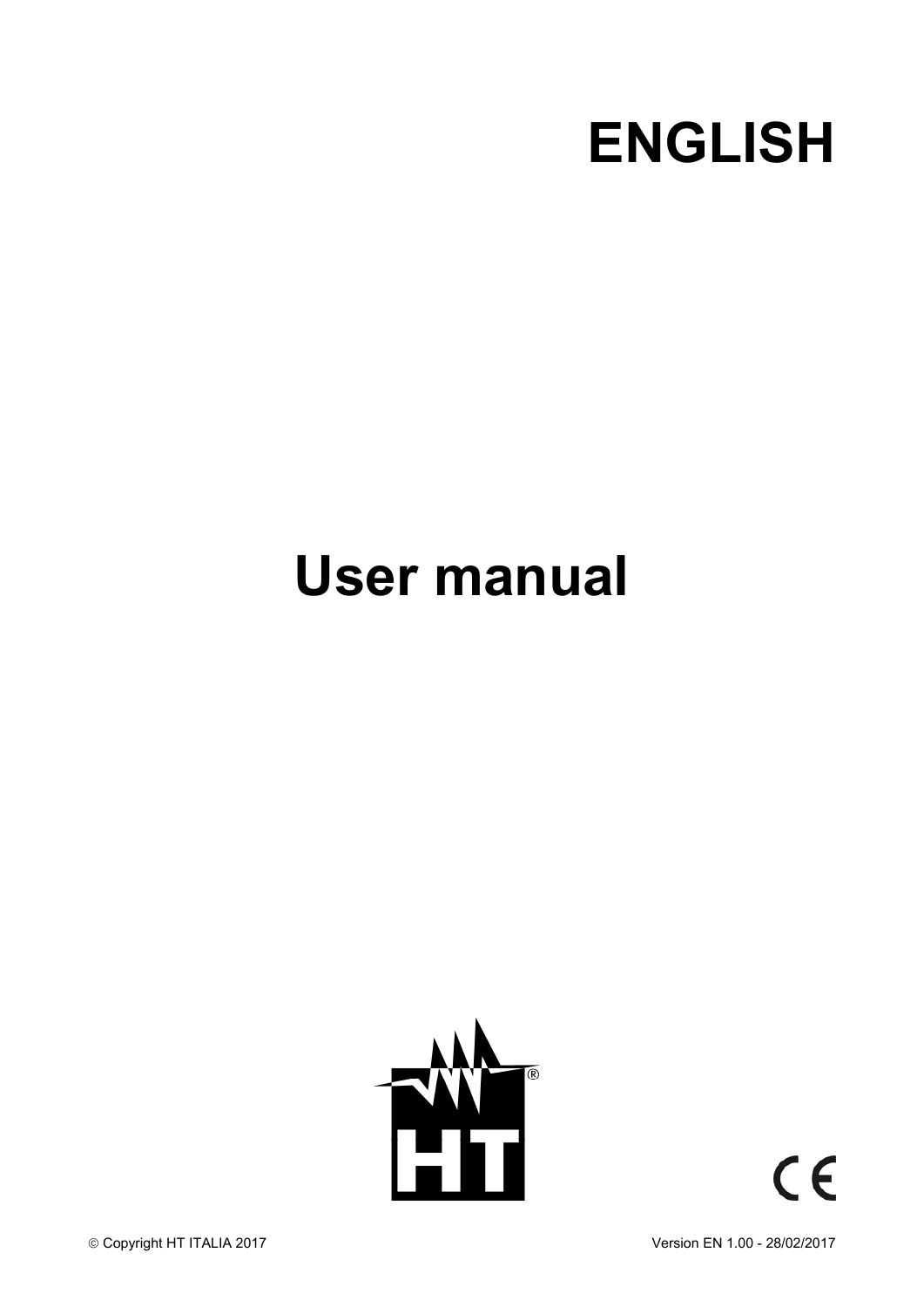## WHT

|        | Table of contents: |  |
|--------|--------------------|--|
|        |                    |  |
| 1.1.   |                    |  |
| 1.2.   |                    |  |
| 1.3.   |                    |  |
| 1.4.   |                    |  |
|        |                    |  |
| 2.1.   |                    |  |
| 2.2.   |                    |  |
|        |                    |  |
| 3.1.   |                    |  |
| 3.2.   |                    |  |
| 3.3.   |                    |  |
|        |                    |  |
| 4.1.   |                    |  |
| 4.2.   |                    |  |
| 4.3.   |                    |  |
| 4.3.1. |                    |  |
| 4.3.2. |                    |  |
| 4.3.3. |                    |  |
| 4.3.4. |                    |  |
| 4.3.5. |                    |  |
| 5.     |                    |  |
| 5.1.1. |                    |  |
| 5.1.2. |                    |  |
| 5.1.3. |                    |  |
| 5.1.4. |                    |  |
| 6.     |                    |  |
| 6.1.   |                    |  |
| 6.2.   |                    |  |
| 6.3.   |                    |  |
| 6.4.   |                    |  |
|        |                    |  |
| 7.1.   |                    |  |
| 7.1.1. |                    |  |
|        |                    |  |
| 7.2.   |                    |  |
| 7.2.1. |                    |  |
| 7.3.   |                    |  |
| 7.3.1. |                    |  |
| 8.     |                    |  |
| 8.1.   |                    |  |
| 8.2.   |                    |  |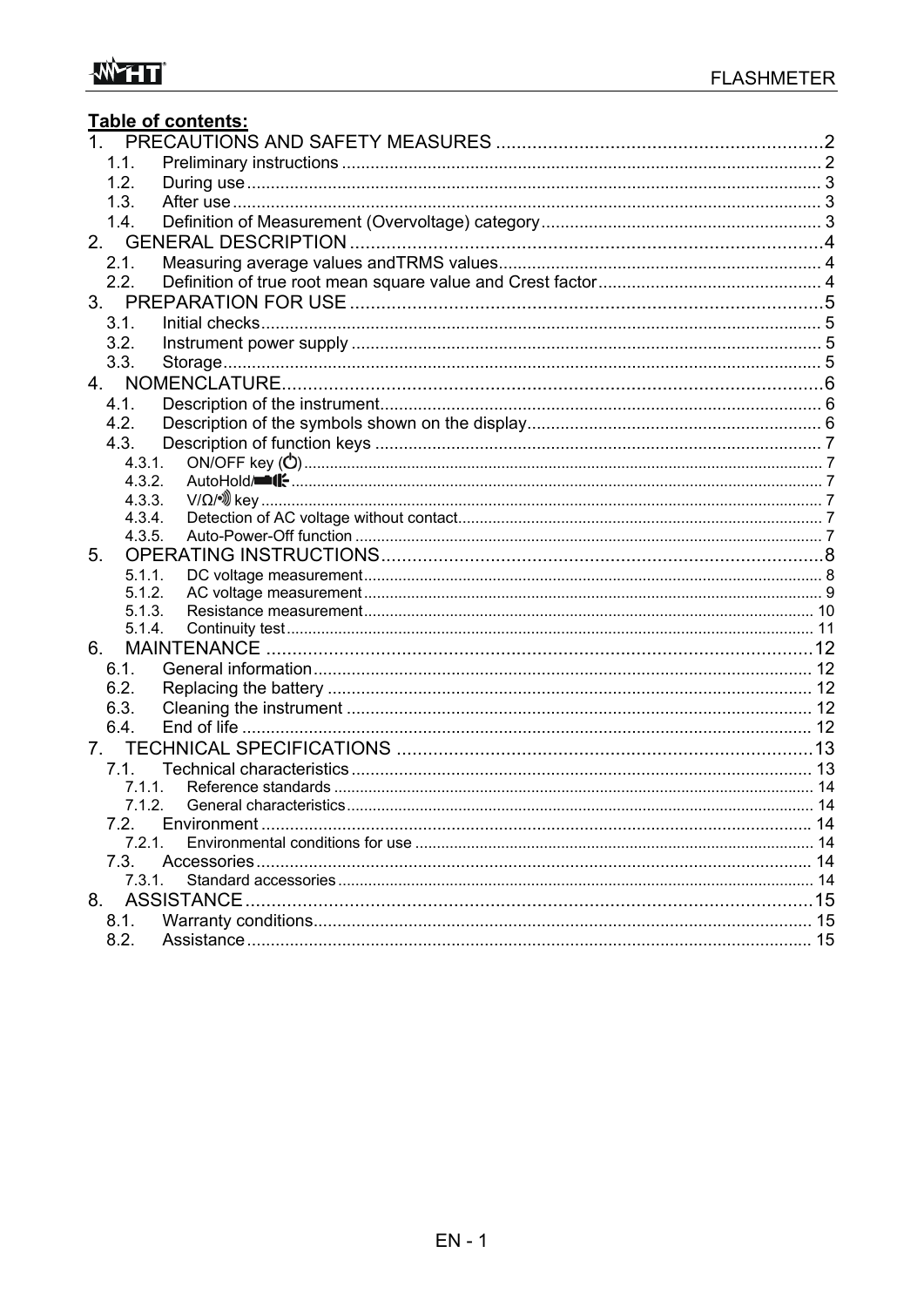## **1. PRECAUTIONS AND SAFETY MEASURES**

The instrument has been designed in compliance with directive IEC/EN61010-1 relevant to electronic measuring instruments. For your safety and in order to prevent damaging the instrument, please carefully follow the procedures described in this manual and read all notes preceded by symbol  $\triangle$  with the utmost attention.

Before and after carrying out measurements, carefully observe the following instructions:

- Do not carry out any measurement in humid environments
- Do not carry out any measurements in case gas, explosive materials or flammables are present, or in dusty environments
- Avoid any contact with the circuit being measured if no measurements are being carried out.
- Avoid contact with exposed metal parts, with unused measuring probes, circuits, etc.
- Do not carry out any measurement in case you find anomalies in the instrument such as deformation, breaks, substance leaks, absence of display on the screen, etc.
- Pay special attention when measuring voltages higher than 20V, since a risk of electrical shock exists

In this manual, and on the instrument, the following symbols are used:



Warning: observe the instructions given in this manual; improper use could damage the instrument or its components.



High voltage danger: electrical shock hazard.



Double-insulated meter



AC voltage

DC voltage  $\sim$ 

#### **1.1. PRELIMINARY INSTRUCTIONS**

- This instrument has been designed for use in environments of pollution degree 2.
- $\bullet$  It can be used for **VOLTAGE** measurements on installations in CAT IV 600V.
- We recommend following the normal safety rules devised to protect the user against dangerous currents and the instrument against incorrect use.
- Only the leads supplied with the instrument guarantee compliance with the safety standards. They must be in good conditions and replaced with identical models, when necessary.
- Do not test circuits exceeding the specified voltage limits.
- Do not perform any test under environmental conditions exceeding the limits indicated in § 7.1.1 and 7.2.1.
- Check that the battery is correctly inserted.
- Before connecting the test leads to the circuit to be tested, make sure that the rotary switch is correctly set.
- Make sure that the LCD display and the rotary switch indicate the same function.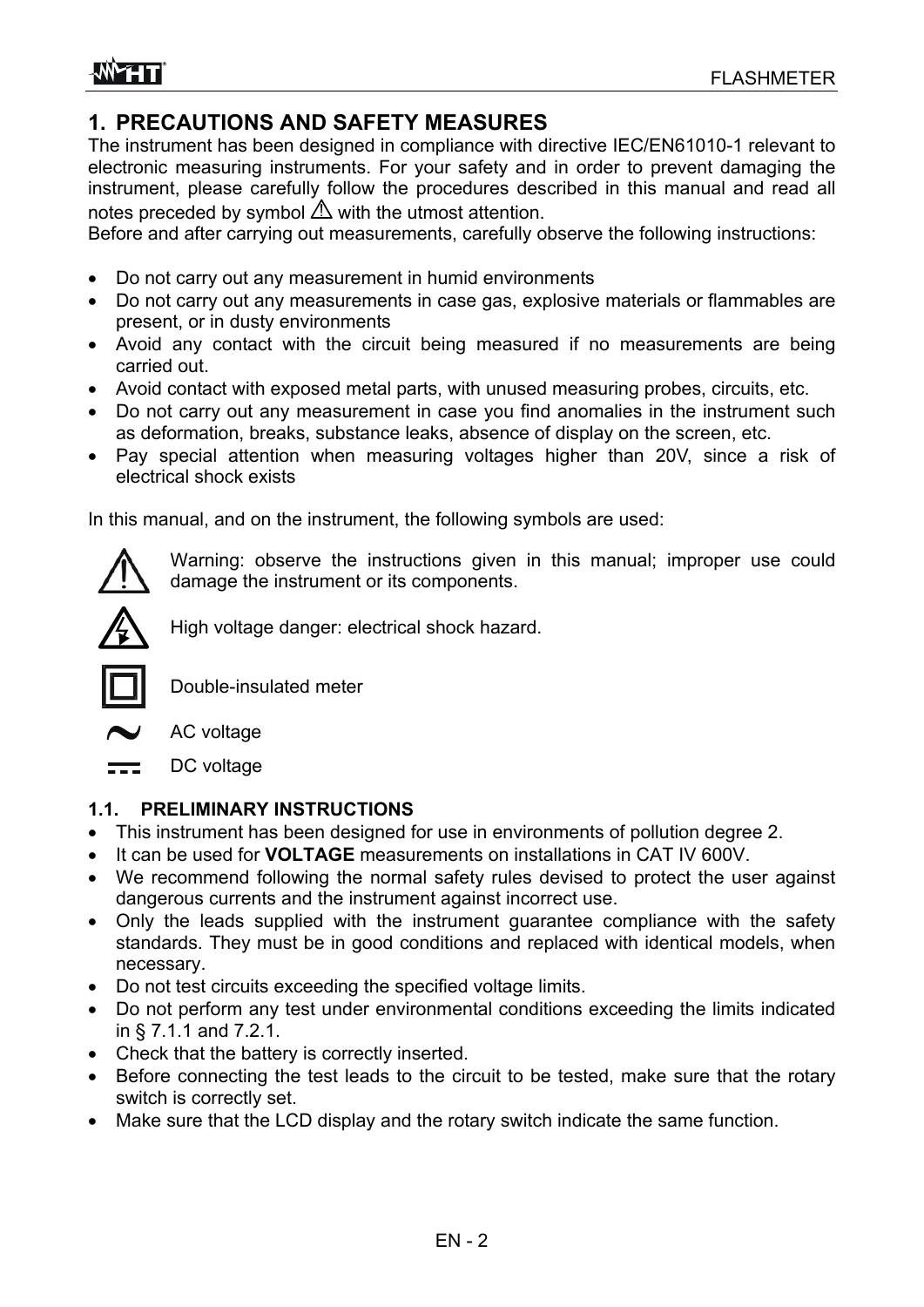#### **1.2. DURING USE**

Please carefully read the following recommendations and instructions:



#### **CAUTION**

Failure to comply with the caution notes and/or instructions may damage the instrument and/or its components or be a source of danger for the operator.

- When the instrument is connected to the circuit being measured, do not touch any unused terminal.
- While measuring, if the value or the sign of the quantity being measured remain unchanged, check if the HOLD function is enabled.

#### **1.3. AFTER USE**

- When measurements are completed, switch off the instrument by pressing the **ON/OFF** key.
- If the instrument is not to be used for a long time, remove the batteries.

#### **1.4. DEFINITION OF MEASUREMENT (OVERVOLTAGE) CATEGORY**

Standard "IEC/EN61010-1: Safety requirements for electrical equipment for measurement, control and laboratory use, Part 1: General requirements", defines what measurement category, commonly called overvoltage category, is. § 6.7.4: Measured circuits, reads:

#### (OMISSIS)

Circuits are divided into the following measurement categories:

 **Measurement category IV** is for measurements performed at the source of the lowvoltage installation.

 *Examples are electricity meters and measurements on primary overcurrent protection devices and ripple control units.*

 **Measurement category III** is for measurements performed on installations inside buildings.

 *Examples are measurements on distribution boards, circuit breakers, wiring, including cables, bus-bars, junction boxes, switches, socket-outlets in the fixed installation, and equipment for industrial use and some other equipment, for example, stationary motors with permanent connection to fixed installation.* 

 **Measurement category II** is for measurements performed on circuits directly connected to the low-voltage installation.

 *Examples are measurements on household appliances, portable tools and similar equipment.* 

 **Measurement category I** is for measurements performed on circuits not directly connected to MAINS.

 *Examples are measurements on circuits not derived from MAINS, and specially protected (internal) MAINS-derived circuits. In the latter case, transient stresses are variable; for that reason, the standard requires that the transient withstand capability of the equipment is made known to the user.*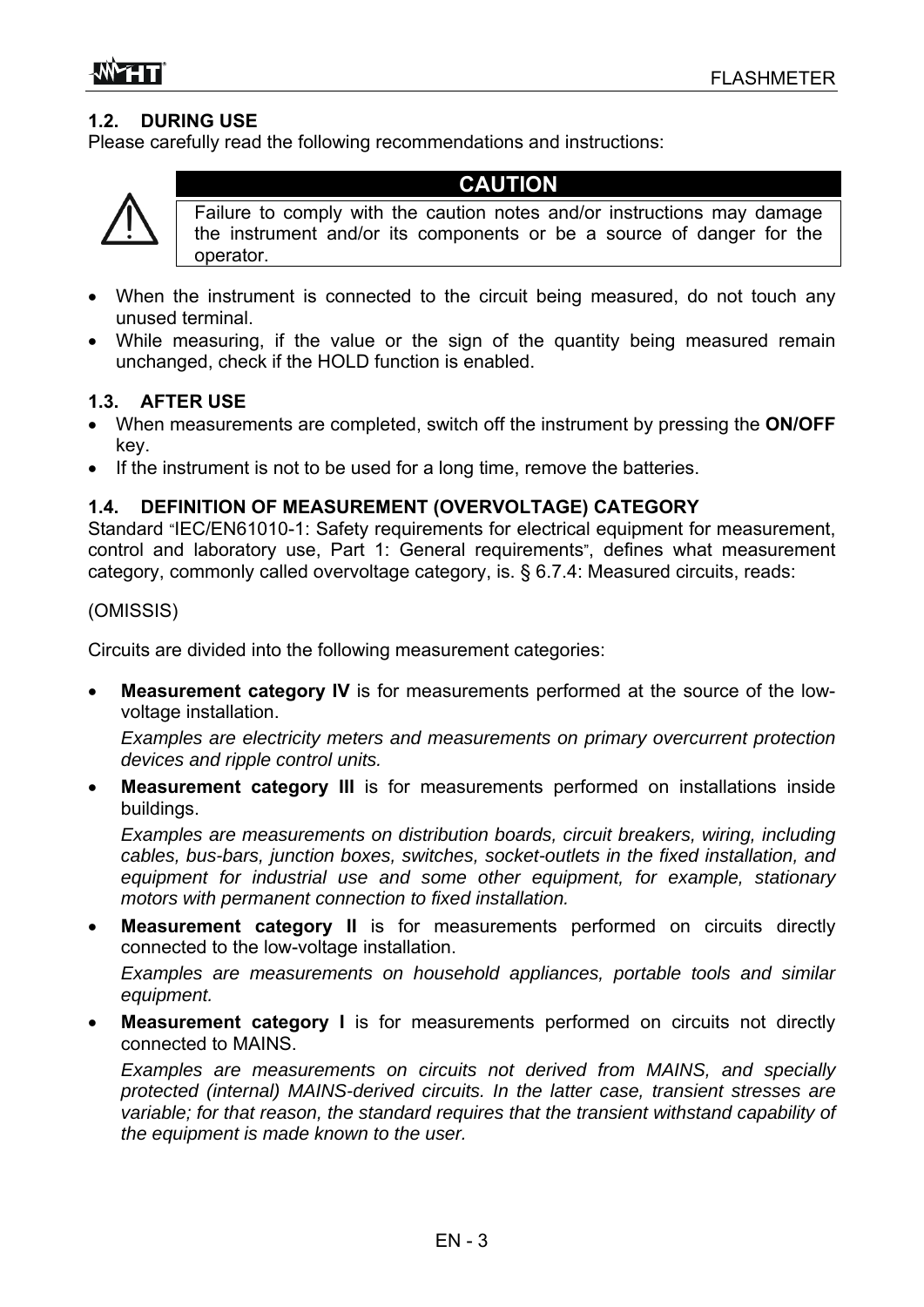## **2. GENERAL DESCRIPTION**

The instrument carries out the following measurements in full Autorange:

- DC voltage
- AC TRMS voltage
- Detection of AC voltage without contact
- Resistance and Continuity test

According to the quantity present at the input, the instrument automatically switches between voltage and resistance measurement. The instrument is also provided with the following function keys: **AutoHold/-4:** to enable freezing the measured value on the display and to activate the white light torch, **ON/OFF** and a central **V/Ω/** to manually select resistance measurement and continuity test. The selected quantity appears on the LCD display with the indication of the measuring unit and of the enabled functions. The instrument is provided with a display backlight function which automatically deactivates after approximately 2 minutes' idling. The instrument is also equipped with an Auto Power OFF device which automatically switches it off approx. 15 minutes after the last time the instrument was used.

#### **2.1. MEASURING AVERAGE VALUES ANDTRMS VALUES**

Measuring instruments of alternating quantities are divided into two big families:

- AVERAGE-VALUE meters: instruments measuring the value of the sole wave at fundamental frequency (50 or 60 Hz).
- TRMS (True Root Mean Square) VALUE meters: instruments measuring the TRMS value of the quantity being tested.

With a perfectly sinusoidal wave, the two families of instruments provide identical results. With distorted waves, instead, the readings shall differ. Average-value meters provide the RMS value of the sole fundamental wave; TRSM meters, instead, provide the RMS value of the whole wave, including harmonics (within the instruments bandwidth). Therefore, by measuring the same quantity with instruments from both families, the values obtained are identical only if the wave is perfectly sinusoidal. In case it is distorted, TRMS meters shall provide higher values than the values read by average-value meters.

#### **2.2. DEFINITION OF TRUE ROOT MEAN SQUARE VALUE AND CREST FACTOR**

The root mean square value of current is defined as follows: "*In a time equal to a period, an alternating current with a root mean square value of 1A intensity, circulating on a resistor, dissipates the same energy that, during the same time, would be dissipated by a direct current with an intensity of 1A*". This definition results in the numeric expression:

$$
G = \sqrt{\frac{1}{T} \int_{t_0}^{t_0 + T} g^2(t) dt}
$$
 The root mean square value is indicated with the acronym RMS.

The Crest Factor is defined as the relationship between the Peak Value of a signal and its

RMS value: CF (G)= *RMS p G G* This value changes with the signal waveform, for a purely

sinusoidal wave it is  $\sqrt{2}$  =1.41. In case of distortion, the Crest Factor takes higher values as wave distortion increases.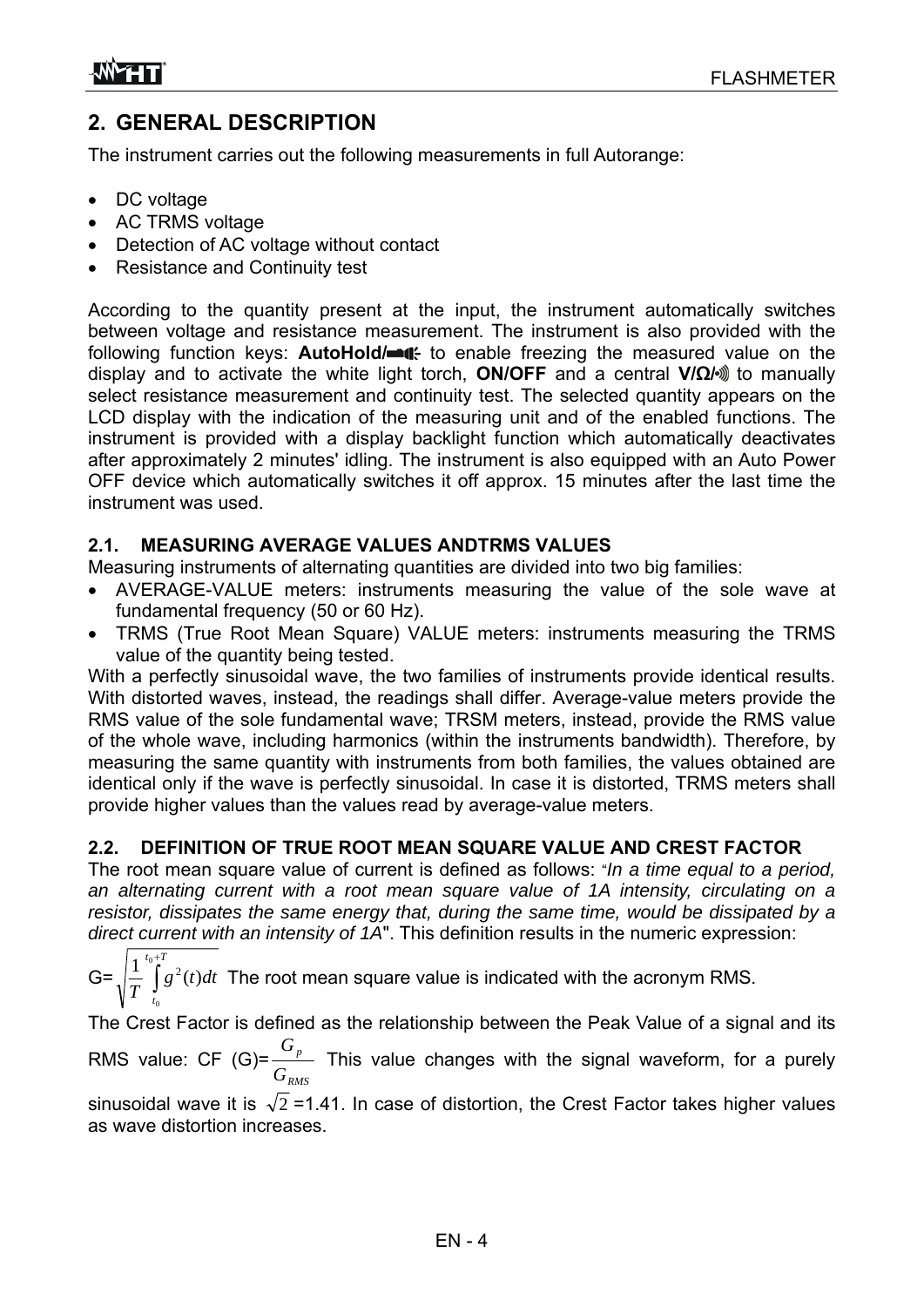## **3. PREPARATION FOR USE**

#### **3.1. INITIAL CHECKS**

Before shipping, the instrument has been checked from an electric as well as mechanical point of view. All possible precautions have been taken so that the instrument is delivered undamaged. However, we recommend generally checking the instrument in order to detect possible damage suffered during transport. In case anomalies are found, immediately contact the forwarding agent.

We also recommend checking that the packaging contains all components indicated in § 7.3.1. In case of discrepancy, please contact the Dealer. In case the instrument should be returned, please follow the instructions given in § 8.

#### **3.2. INSTRUMENT POWER SUPPLY**

The instrument is supplied with 2x1.5V alkaline batteries type AAA IEC LR03, included in the package. When the battery is flat, the symbol  $\mathbb{F}$   $\mathbb{F}$  appears on the display. To replace/insert the batteries, see § 6.2.

#### **3.3. STORAGE**

In order to guarantee precise measurement, after a long storage time under extreme environmental conditions, wait for the instrument to come back to normal operating conditions (see § 7.2.1).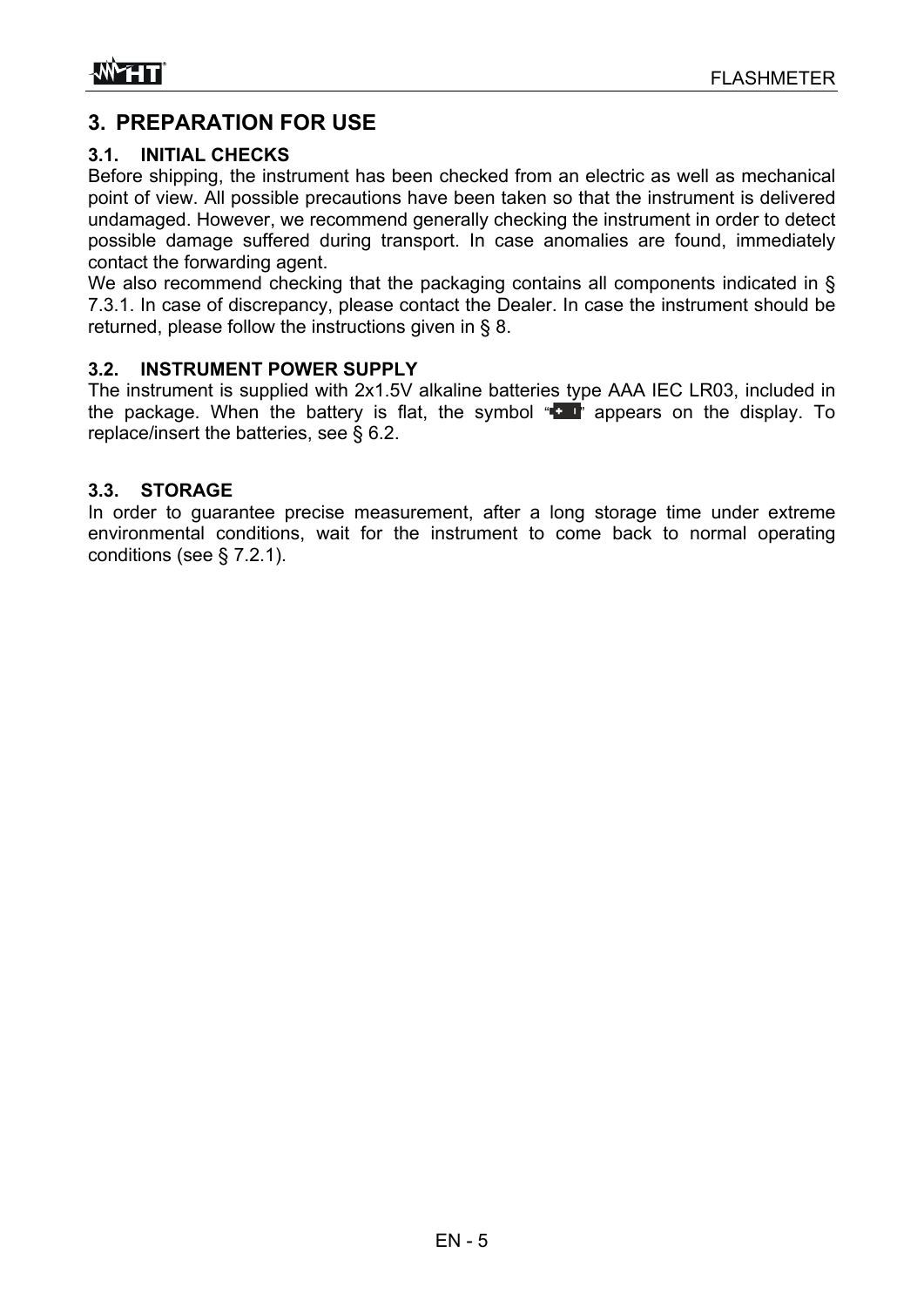## **4. NOMENCLATURE**

#### **4.1. DESCRIPTION OF THE INSTRUMENT**



Fig. 1: Description of the instrument

#### **4.2. DESCRIPTION OF THE SYMBOLS SHOWN ON THE DISPLAY**



Fig. 2: Description of the symbols shown on the display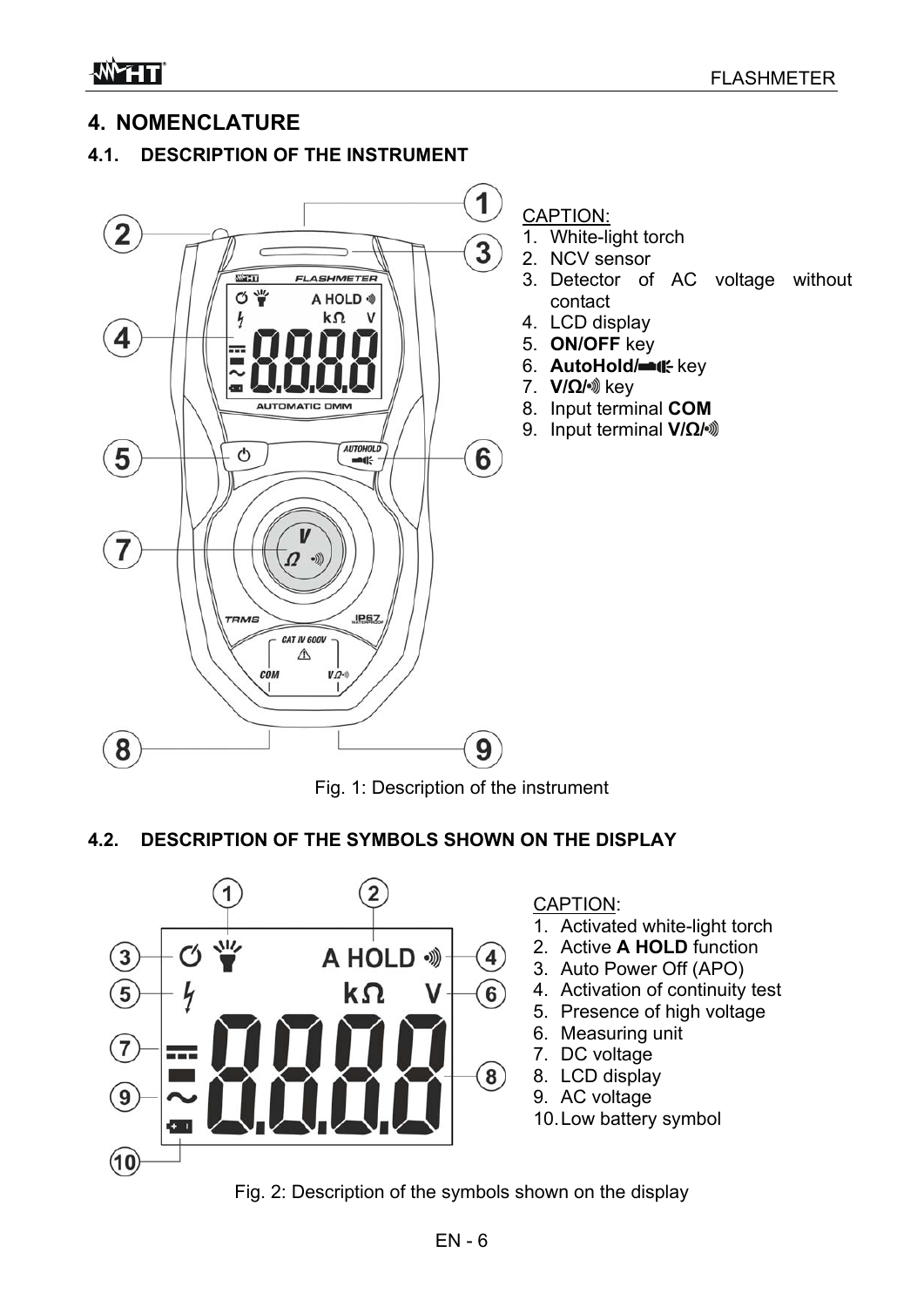#### **4.3. DESCRIPTION OF FUNCTION KEYS**

#### **4.3.1. ON/OFF key (** $\circ$ **)**

Pressing the  $\Phi$  key allows turning on the instrument. Press and hold the  $\Phi$  key for approx. 1s to turn off the instrument.

#### **4.3.2. AutoHold/**

Pressing the **AutoHold/-4:** key allows activating/deactivating the built-in white-light torch (see Fig. 1 – part 1) and the symbol  $\sqrt[n]{\ }$  appears on the display. Press and hold the **AutoHold/-4:** key for approx. 1s to activate/deactivate the **Auto HOLD** function. The symbol "A HOLD" appears on the display and the buzzer beeps twice in a short time. With activated Auto HOLD function, the instrument automatically freezes the measured value on the display when the input signal is steady (3 samplings with a maximum difference of 10% between the highest and the lowest value). The instrument automatically quits the function after approx. 30s seconds.

#### **4.3.3. V/Ω/ key**

#### **CAUTION**

- The instrument switches on in **Ω mode**.
- The instrument **automatically** switches to VAC or VDC if the following voltages are detected:

VAC > ca. 1.5V ; VDC > ca. 1.0V

- The instrument **automatically** switches to Ω mode with the following measured voltages:
	- VAC and VDC < ca. 0.6V
- Press the **V/Ω/** key to manually select resistance measurement and continuity test.

#### **4.3.4. Detection of AC voltage without contact**

The instrument allows detecting the presence of AC voltage without contact by using the NCV sensor found on the upper part (see Fig. 1 – part 2).

- 1. Switch on the instrument by pressing the **ON/OFF** key.
- 2. Bring the NCV sensor closer to the potential AC source.
- 3. If the red detector turns on (see Fig. 1 part 3), AC voltage is present.

#### **4.3.5. Auto-Power-Off function**

In order to preserve internal batteries, the instrument switches off automatically approximately 15 minutes after it was last used. The symbol " $G$  identifies the Auto power off function, which cannot be deactivated.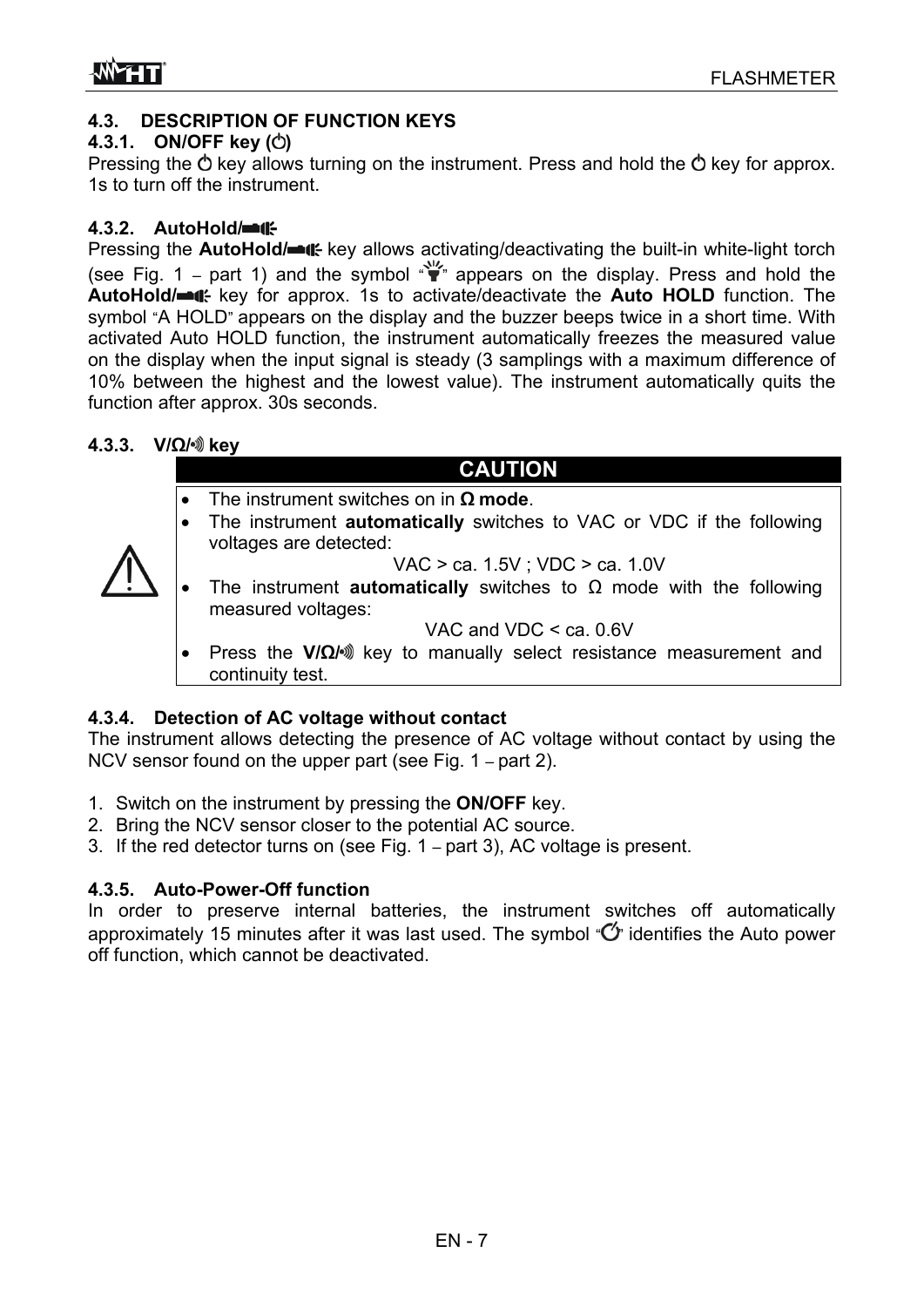## **5. OPERATING INSTRUCTIONS**

#### **5.1.1. DC voltage measurement**

![](_page_8_Picture_4.jpeg)

#### **CAUTION**

The maximum input DC voltage is 600V. Do not measure voltages exceeding the limits given in this manual. Exceeding voltage limits could result in electrical shocks to the user and damage to the instrument.

![](_page_8_Figure_7.jpeg)

Fig. 3: Use of the instrument for DC voltage measurement

- 1. Switch on the instrument by pressing the **ON/OFF** key. The measuring mode Ω is automatically selected and the indication "**OL.**" appears on the display.
- 2. Insert the red cable into input terminal **V/Ω/** and the black cable into input terminal **COM**
- 3. Position the red lead and the black lead respectively in the spots with positive and negative potential of the circuit to be measured (see Fig. 3). The instrument automatically switches to DC voltage measurement for **value > ca. 1.0V**. The display shows the value of voltage.
- 4. The message "**O.L.**" indicates that the value of DC voltage exceeds the maximum measurable value.
- 5. When symbol "**-**" appears on the instrument's display, it means that voltage has the opposite direction with respect to the connection in Fig. 3.
- 6. To use the AutoHOLD function, see § 4.3.2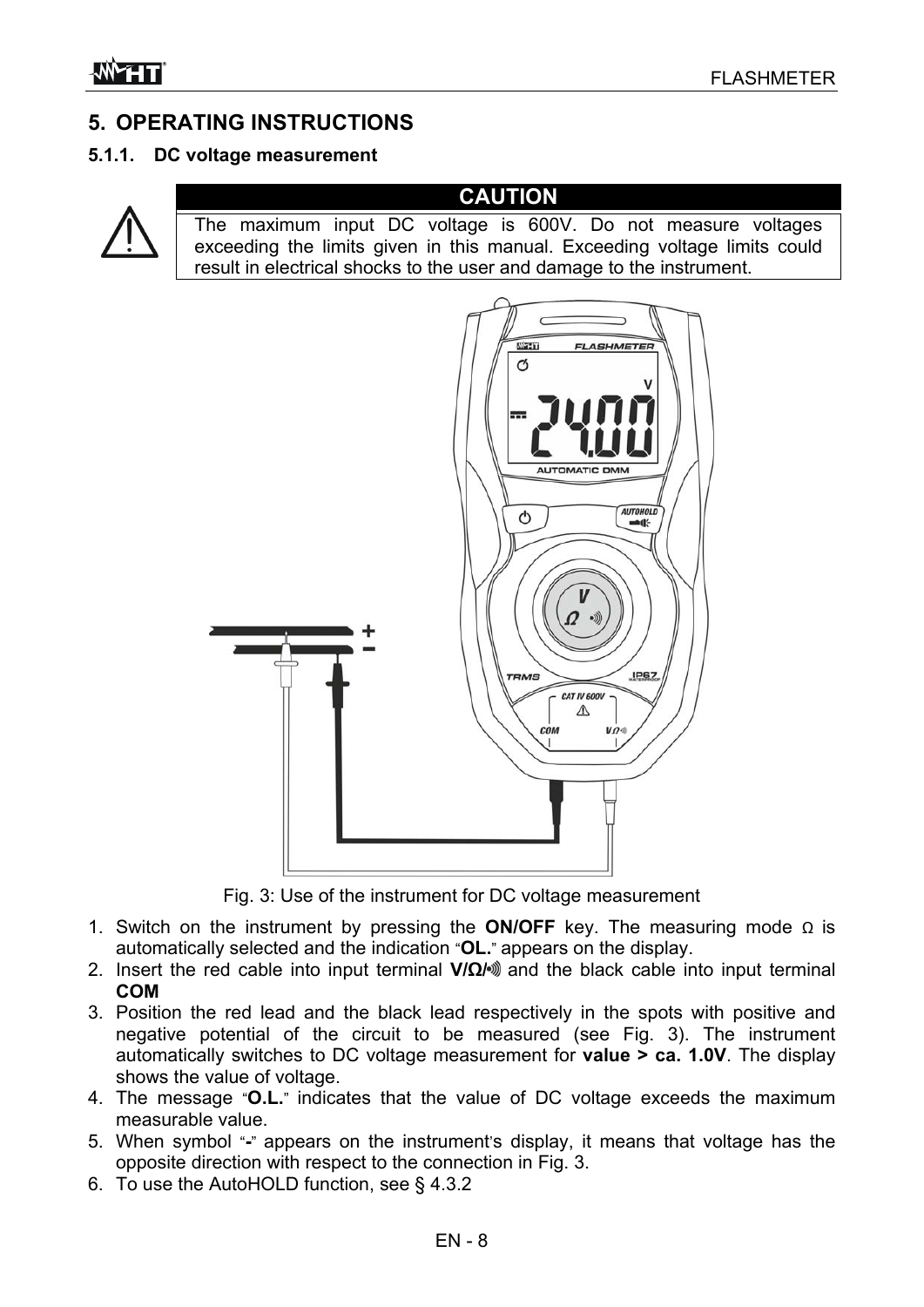#### **5.1.2. AC voltage measurement**

![](_page_9_Picture_3.jpeg)

## **CAUTION**

The maximum input AC voltage is 600V. Do not measure voltages exceeding the limits given in this manual. Exceeding voltage limits could result in electrical shocks to the user and damage to the instrument.

![](_page_9_Figure_6.jpeg)

Fig. 4: Use of the instrument for AC voltage measurement

- 1. Switch on the instrument by pressing the **ON/OFF** key. The measuring mode Ω is automatically selected and the indication "**OL.**" appears on the display.
- 2. Insert the red cable into input terminal **V/Ω/** and the black cable into input terminal **COM**
- 3. Position the test leads in the desired spots of the circuit to be measured (see Fig. 4). The instrument automatically switches to AC voltage measurement for **value > ca. 1.5V**. The display shows the value of voltage.
- 4. The message "**O.L.**" indicates that the value of AC voltage exceeds the maximum measurable value.
- 5. To use the AutoHOLD function and the NCV sensor, see § 4.3.2 and § 4.3.4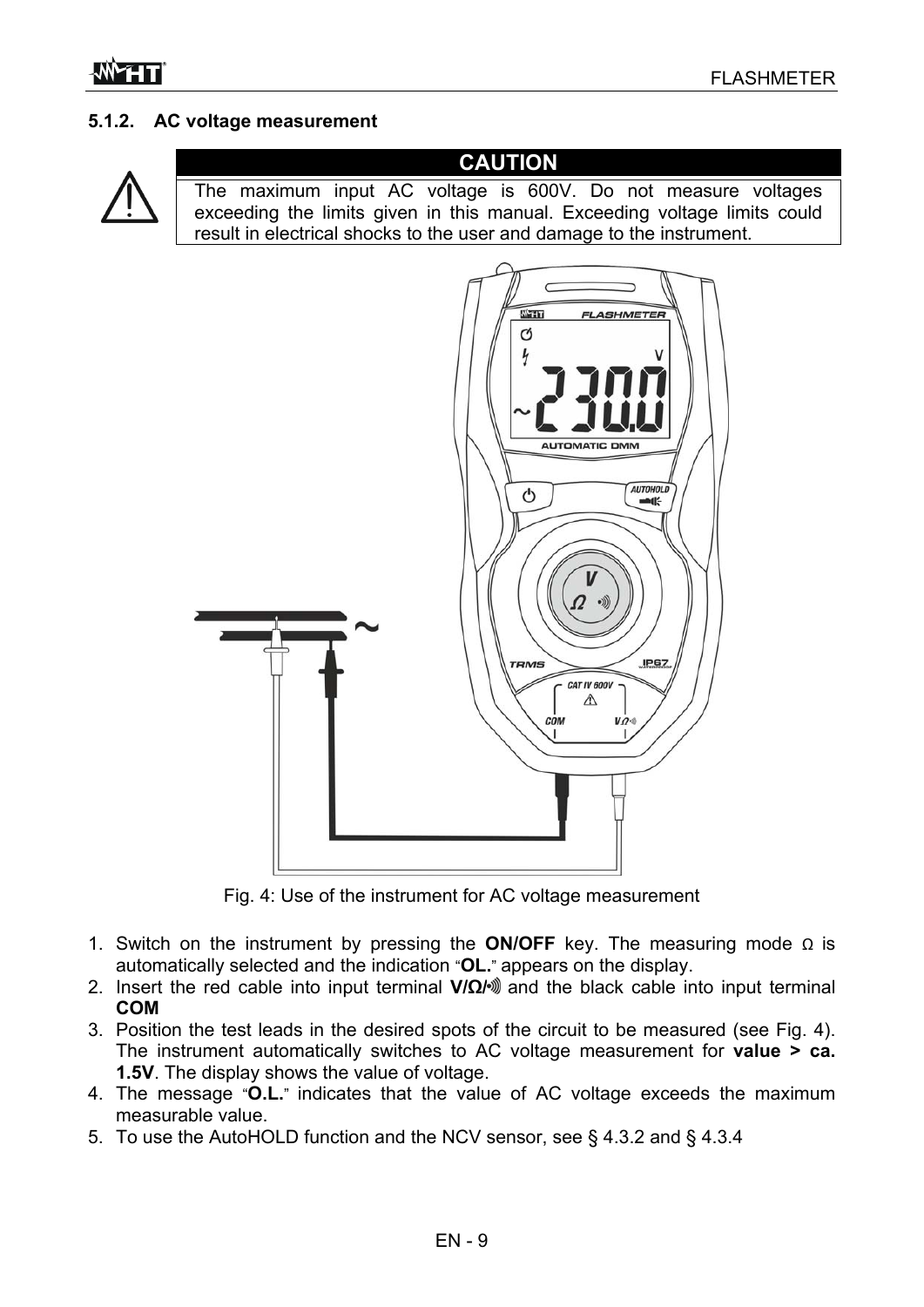#### **5.1.3. Resistance measurement**

![](_page_10_Picture_3.jpeg)

#### **CAUTION**

Before attempting any resistance measurement, cut off power supply from the circuit to be measured and make sure that all capacitors are discharged, if present.

![](_page_10_Picture_6.jpeg)

Fig. 5: Use of the instrument for Resistance measurement

- 1. Switch on the instrument by pressing the **ON/OFF** key. The measuring mode Ω is automatically selected and the indication "**OL.**" appears on the display.
- 2. Insert the red cable into input terminal **V/Ω/** and the black cable into input terminal **COM**.
- 3. Position the test leads in the desired spots of the circuit to be measured (see Fig. 5). The display shows the value of resistance.
- 4. The message "**O.L.**" indicates that the value of resistance exceeds the maximum measurable value.
- 5. To use the AutoHOLD function, see § 4.3.2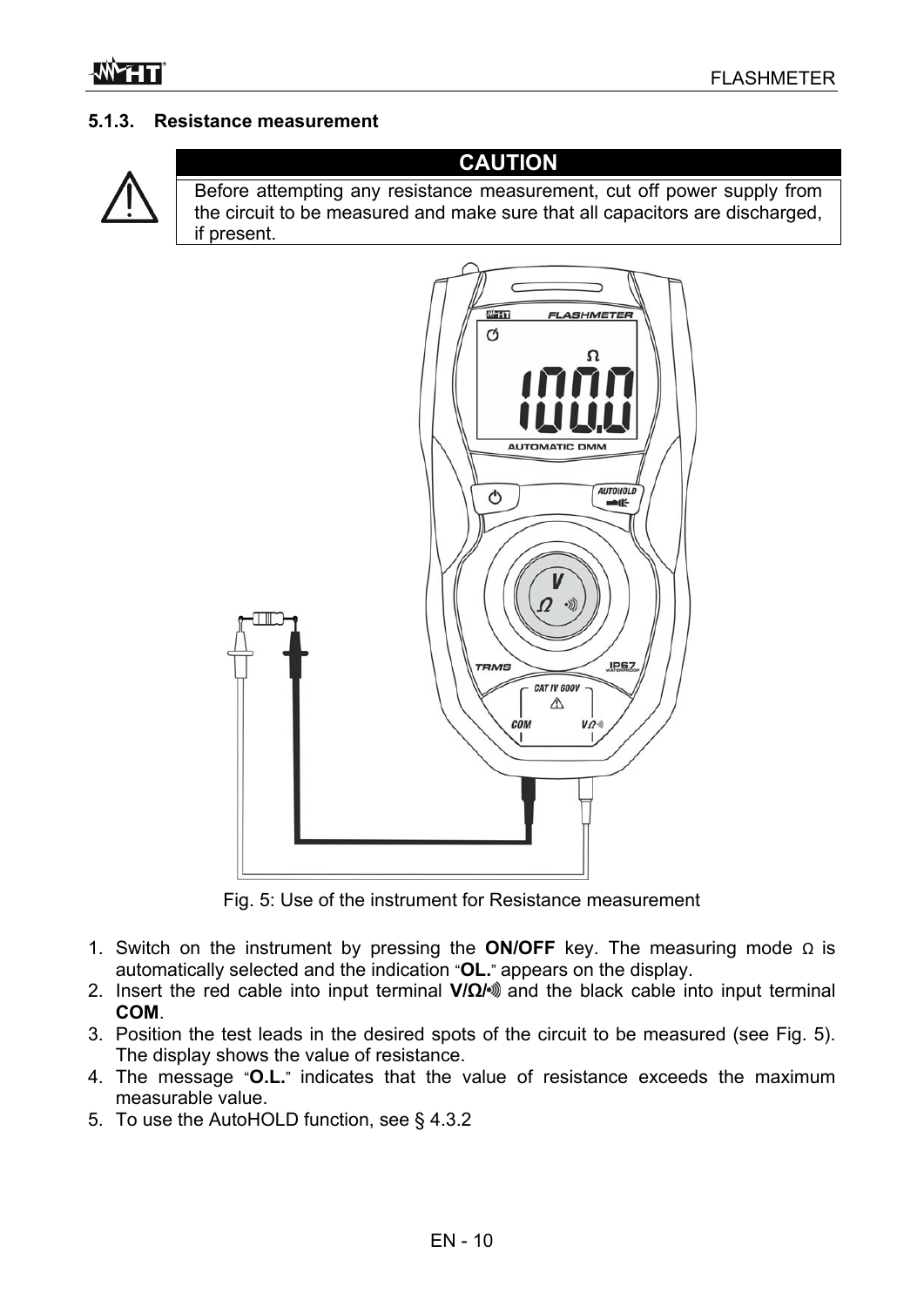#### **5.1.4. Continuity test**

![](_page_11_Picture_3.jpeg)

#### **CAUTION**

Before attempting any resistance measurement, cut off power supply from the circuit to be measured and make sure that all capacitors are discharged, if present.

![](_page_11_Figure_6.jpeg)

Fig. 6: Use of the instrument for Continuity test

- 1. Switch on the instrument by pressing the **ON/OFF** key. The measuring mode Ω is automatically selected and the indication "**OL.**" appears on the display.
- 2. Press the **V/**Ω**/** key until the symbol " " appears on the display.
- 3. Insert the red cable into input terminal **V/Ω/** and the black cable into input terminal **COM**.
- 4. Position the test leads in the circuit to be measured (see Fig. 6). The continuity buzzer activates for  $R < 40Q$
- 5. To use the AutoHOLD function, see § 4.3.2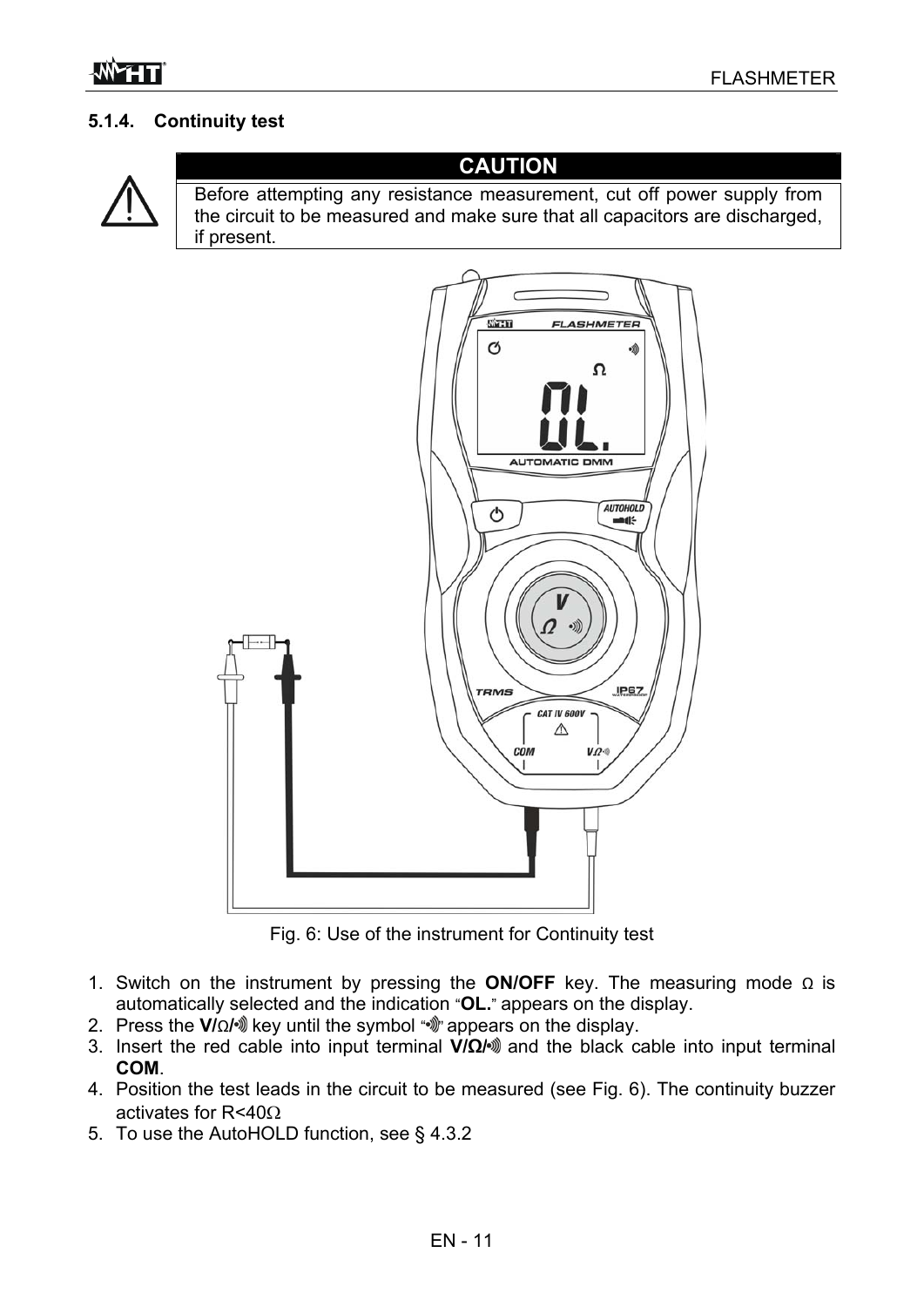### **6. MAINTENANCE**

#### **6.1. GENERAL INFORMATION**

- The instrument you purchased is a precision instrument. While using and storing the instrument, carefully observe the recommendations listed in this manual in order to prevent possible damage or danger during use.
- Do not use the instrument in environments with high humidity levels or high temperatures. Do not expose to direct sunlight.
- Always switch off the instrument after use. In case the instrument is not to be used for a long time, remove the battery to avoid liquid leaks that could damage the instrument's internal circuits.

#### **6.2. REPLACING THE BATTERY**

When the LCD display shows symbol  $\mathbb{E}$   $\mathbb{F}$ , batteries must be replaced.

![](_page_12_Picture_9.jpeg)

## **CAUTION**

Only expert and trained technicians should perform this operation. Before carrying out this operation, make sure you have disconnected all cables from the input terminals.

- 1. Switch off the instrument by pressing the **ON/OFF** key.
- 2. Loosen the battery compartment cover fastening screw and remove the cover.
- 3. Remove the batteries and insert the same number of new batteries of the same type (see § 7.1.2), respecting the indicated polarity.
- 4. Restore the battery compartment cover and fasten the relevant screw.
- 5. Do not scatter old batteries into the environment. Use the relevant containers for disposal.

#### **6.3. CLEANING THE INSTRUMENT**

Use a soft and dry cloth to clean the instrument. Never use wet cloths, solvents, water, etc.

#### **6.4. END OF LIFE**

![](_page_12_Picture_20.jpeg)

**WARNING**: the symbol on the instrument indicates that the appliance, the battery and its accessories must be collected separately and correctly disposed of.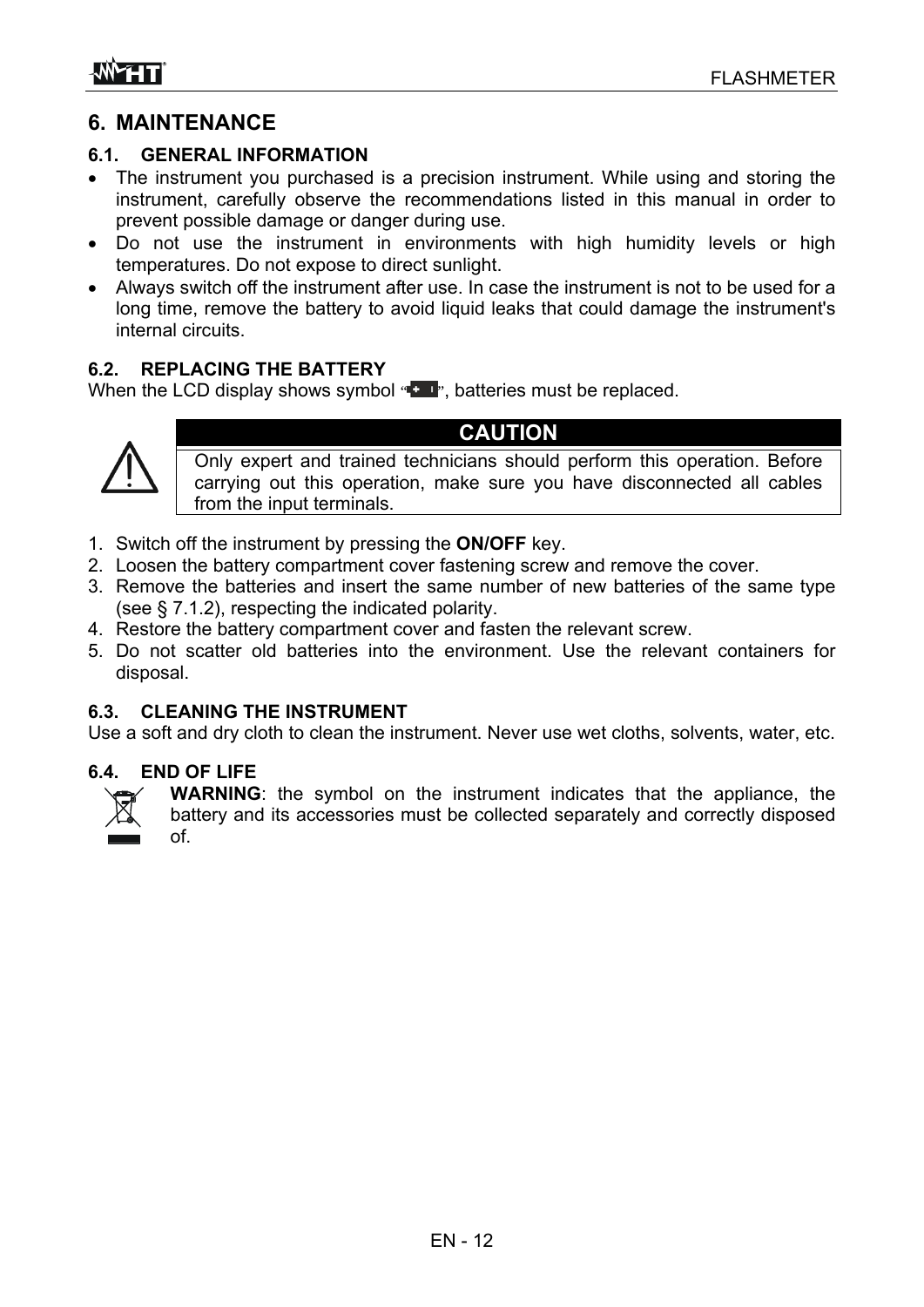## **7. TECHNICAL SPECIFICATIONS**

#### **7.1. TECHNICAL CHARACTERISTICS**

Accuracy calculated as  $\pm$ [%reading + (num. digits\*resol)] referred to 18°C÷28°C,<70%HR.

#### **DC voltage (Autorange)**

| Range            | <b>Resolution</b> | <b>Accuracy</b>         | Input impedance  | <b>Protection against</b><br>overcharge |
|------------------|-------------------|-------------------------|------------------|-----------------------------------------|
| 400.0V<br>600.0V | 0.1V              | $\pm$ (1.0%rdg+5digits) | $>10$ M $\Omega$ | 600VDC/ACrms                            |

#### **AC TRMS voltage (Autorange)**

| Range  | <b>Resolution</b>                                        | Accuracy (*)<br>$(40Hz \div 1kHz)$ | Input impedance | <b>Protection against</b><br>overcharge |
|--------|----------------------------------------------------------|------------------------------------|-----------------|-----------------------------------------|
| 400.0V | 0.1V<br>.<br>$  -$<br>$\sim$ $\sim$ $\sim$ $\sim$ $\sim$ | $\pm$ (1.0%rdg+5digits)            | >9MΩ            | 600VDC/ACrms                            |
| 600.0V |                                                          |                                    |                 |                                         |

(\*) Accuracy specified from 5% to 100% of the measuring range.

#### **Resistance (Autorange)**

| Range                                                                                     | <b>Resolution</b> | <b>Accuracy</b>          | <b>Protection against overcharge</b> |
|-------------------------------------------------------------------------------------------|-------------------|--------------------------|--------------------------------------|
| 40.0 <omega< td=""><td></td><td><math>\pm</math>(2.0%rdg+18digits)</td><td></td></omega<> |                   | $\pm$ (2.0%rdg+18digits) |                                      |
| 400.0 <omega< td=""><td><math>0.1\Omega</math></td><td></td><td></td></omega<>            | $0.1\Omega$       |                          |                                      |
| $4.000k\Omega$                                                                            | $0.001k\Omega$    | $\pm$ (2.0%rdg+10digits) | 600VDC/ACrms                         |
| $40.00k\Omega$                                                                            | $0.01k\Omega$     |                          |                                      |
| $400.0k\Omega$                                                                            | $0.1k\Omega$      |                          |                                      |

#### **Continuity test with buzzer**

| <b>Function</b> | <b>Buzzer</b> | Test current | <b>Protection against</b><br>overcharge |
|-----------------|---------------|--------------|-----------------------------------------|
|                 | <40Ω          | <0.3mA       | 600VDC/ACrms                            |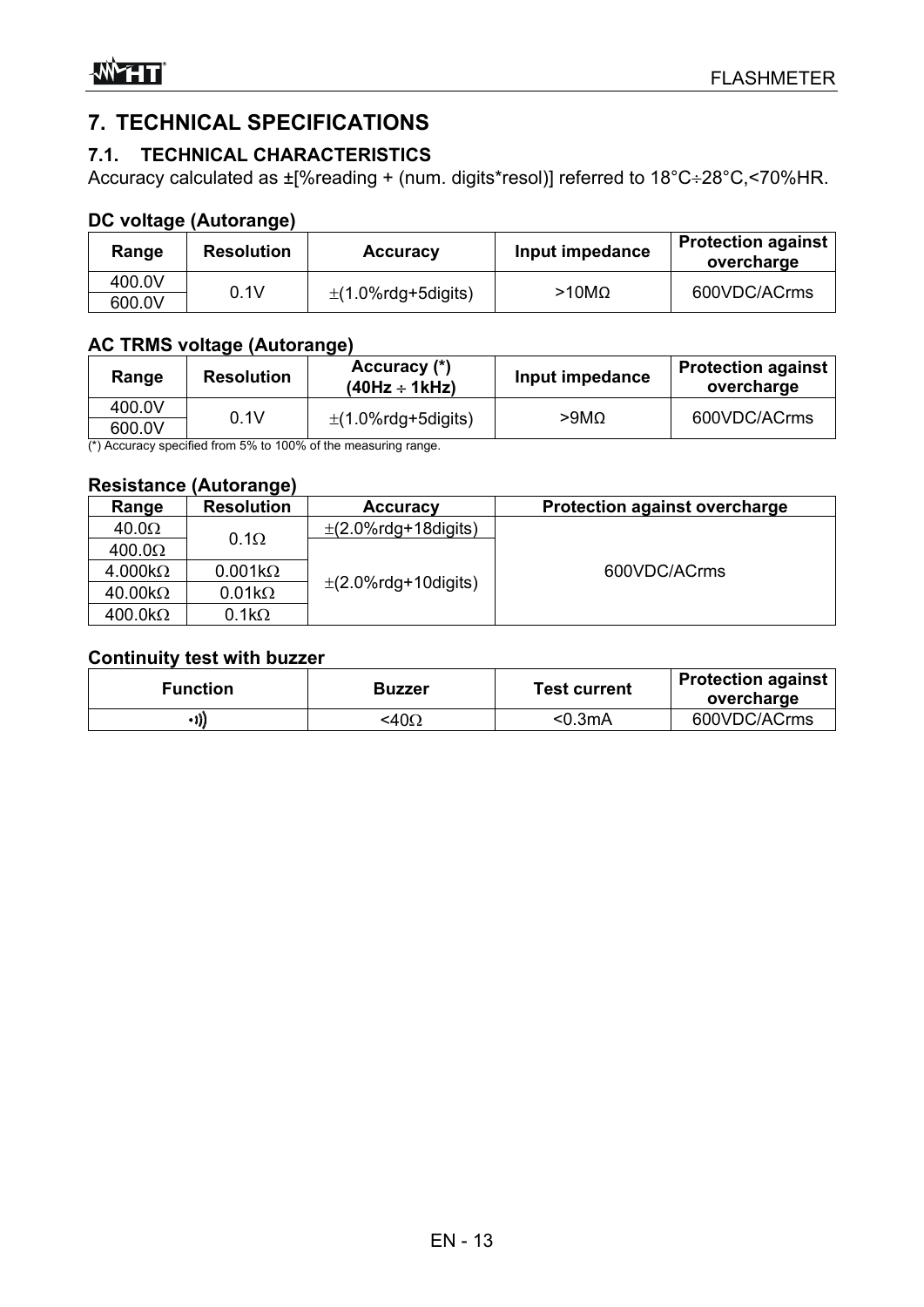## $M$ HT

| 7.1.1. Reference standards<br>Safety:<br>EMC:<br>Insulation:<br>Pollution level:<br>Overvoltage category:<br>Max operating altitude:                          | IEC/EN61010-1<br>IEC/EN61326-1<br>double insulation<br>$\overline{2}$<br>CAT IV 600V<br>2000m (6562ft)                                                                                 |  |  |  |
|---------------------------------------------------------------------------------------------------------------------------------------------------------------|----------------------------------------------------------------------------------------------------------------------------------------------------------------------------------------|--|--|--|
| 7.1.2. General characteristics<br><b>Mechanical characteristics</b><br>Size $(L \times W \times H)$ :<br>Weight (battery included):                           | 140 x 75 x 40mm (6 x 3 x 2in)<br>220g (8 ounces)                                                                                                                                       |  |  |  |
| <b>Power supply</b><br>Battery type:<br>Low battery indication:<br>Battery life:                                                                              | 2x 1.5V batteries type AAA IEC LR03<br>symbol " $+$ $\blacksquare$ " on the display<br>approx. 80h (backlight ON), approx.<br>400h<br>(backlight OFF)                                  |  |  |  |
| Auto power off:                                                                                                                                               | after approx. 15 minutes' idling                                                                                                                                                       |  |  |  |
| <b>Display</b><br>Characteristics:<br>Out-of-range indication:<br>Sampling frequency:<br>Conversion:                                                          | 4-digit LCD, 4000 dots, decimal sign and point<br>with backlight<br>"OL." symbol on the display<br>3times/s<br><b>TRMS</b>                                                             |  |  |  |
| 7.2. ENVIRONMENT<br>7.2.1. Environmental conditions for use<br>$18^{\circ}$ C ÷ 28 $^{\circ}$ C (64 $^{\circ}$ F ÷ 82 $^{\circ}$ F)<br>Reference temperature: |                                                                                                                                                                                        |  |  |  |
| Operating temperature:<br>Allowable relative humidity:<br>Storage temperature:<br>Storage humidity:<br>Mechanical protection:                                 | $0^{\circ}$ C ÷ 50 $^{\circ}$ C (32 $^{\circ}$ F ÷ 122 $^{\circ}$ F)<br><75%HR<br>$-20^{\circ}$ C ÷ 60 $^{\circ}$ C (-4 $^{\circ}$ F ÷ 140 $^{\circ}$ F)<br><80%HR<br>IP <sub>67</sub> |  |  |  |
| Falling test:                                                                                                                                                 | 2m(7ft)                                                                                                                                                                                |  |  |  |

#### **This instrument satisfies the requirements of Low Voltage Directive 2014/35/EU (LVD) and of EMC Directive 2014/35/EU This instrument satisfies the requirements of European Directive 2011/65/EU (RoHS) and 2012/19/EU (WEEE)**

#### **7.3. ACCESSORIES**

- **7.3.1. Standard accessories**
- Pair of leads with 2/4mm tip
- Batteries
- Carrying case
- User manual